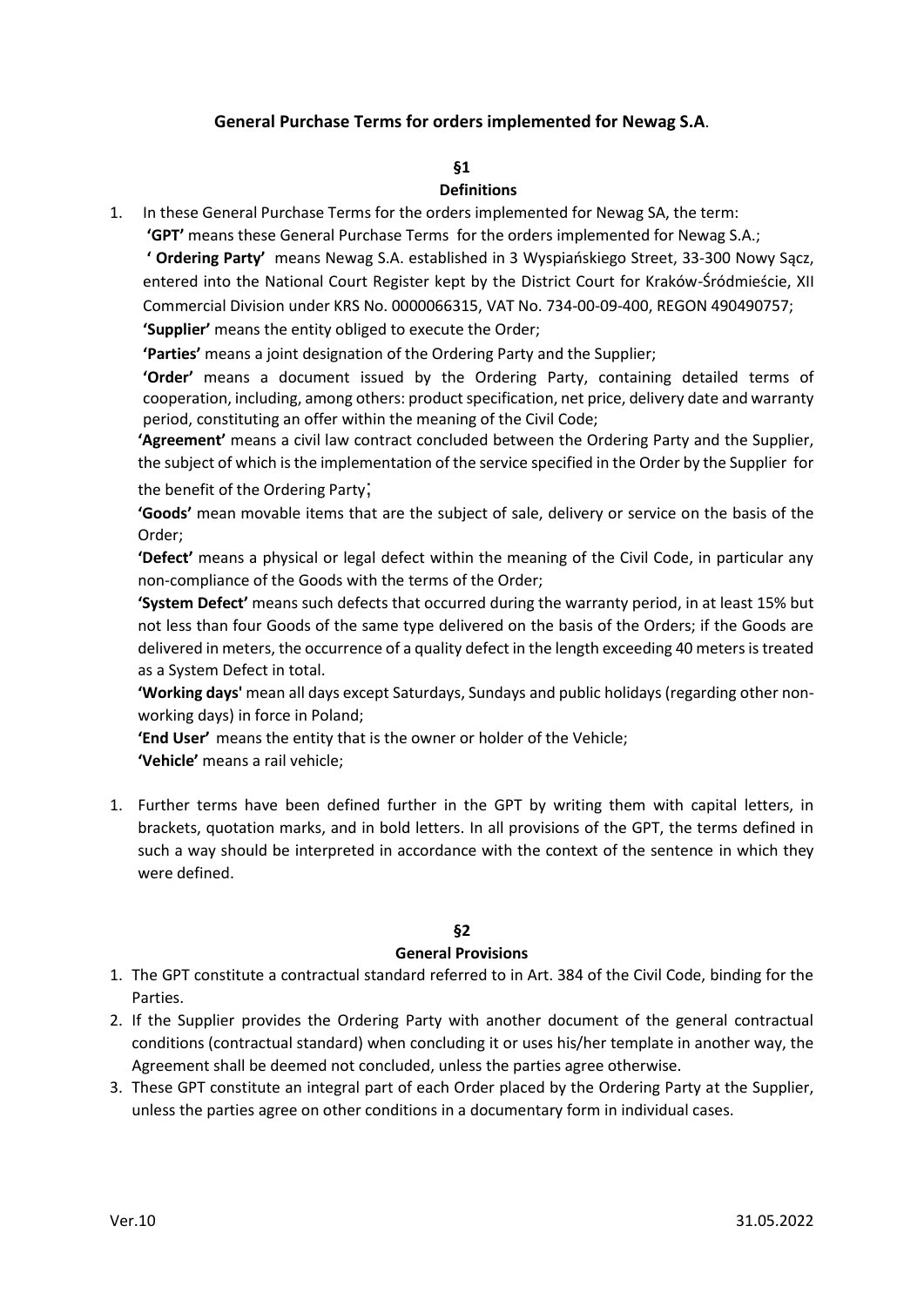#### **Orders**

- 1. The Agreement is concluded by placing an Order by the Ordering Party and accepting the Order by the Supplier.
- 2. The Supplier is obligated to send the confirmation of the Order acceptance to the Ordering Party in a documentary form within 3 (three) working days from the date of its receipt.
- 3. If the Supplier has neither confirmed, nor rejected the Order within the required period, the Order shall be deemed accepted in accordance with its content and these terms and conditions.
- 4. In a situation where the Supplier has information about the existence of a real threat to the delivery date indicated in the Order, he/she is obliged to communicate this fact to the Ordering Party immediately.
- 5. The Supplier is obliged to check whether the version of the documentation he has is in accordance with the Order.
- 6. Any items transferred to the Supplier in order to fulfill the Supplier's obligations under the GPT or the Order (in particular the documentation, elements for production) are the property of the Ordering Party and any action on these items may only be performed with the consent of the Ordering Party (in a documentary form otherwise null and void) to execute the Order, unless the Parties agree otherwise.
- 7. Any deviations from the terms of the Order (eg. regarding quality, timeliness, quantity, prices), other than those listed in §3 section 8 are valid after the Ordering Party has given its consent in writing form otherwise null and void. Requests for deviations may only be submitted to the contact person appearing in the Order, and the deviation itself must be confirmed by this person.
- 8. Any deviations from the terms of the Order regarding quality or other technical requirements are valid after the Ordering Party has given its consent in documentary form otherwise null and void. Requests for deviations may only be submitted to the contact person appearing in the Order, and the deviation itself must be confirmed by this person. Requests for deviations is available at the following addresses, should be applied:

[https://www.newag.pl/Karta\\_odstepstw.xlsx](https://www.newag.pl/Karta_odstepstw.xlsx)

- 9. Any additional costs and expenses incurred as a result of the Supplier's failure to comply with the terms of the Order shall be borne by the Supplier.
- 10.The Supplier undertakes to maintain the confidentiality of all information and data (e.g. documentation) obtained in connection with the execution of the Order under penalty of contractual penalties specified in §7 section 8.
- 11.Any provisions of the Supplier's offer preceding the Order and its annexes inconsistent with the content of the Order or these terms shall be deemed invalid, unless the Parties have agreed otherwise in the documentary form, otherwise null and void.
- 12.The Customer shall be entitled one-sidedly to amend dates specified in the Order, however not later than 14 (ten) days before delivery dates provided in the Order. Such amendment shall be bounding for the Supplier and may be send to the Supplier in writing, by fax or e-mail.
- 13.The Ordering Party may withdraw from the Agreement in the event of the Final Recipient withdrawing or not signing the agreement with the Final Recipient, in connection with which the Ordering Party has placed the Order, which does not exclude the right to withdraw under the general rules of the Civil Code. The contractual right of withdrawal should be exercised within 60 days of the Ordering Party becoming informed about the event entitling to withdraw from the Order.
- 14.The contractual right of withdrawal should be exercised within 60 days of the Ordering Party becoming informed about the event entitling to withdraw from the Order.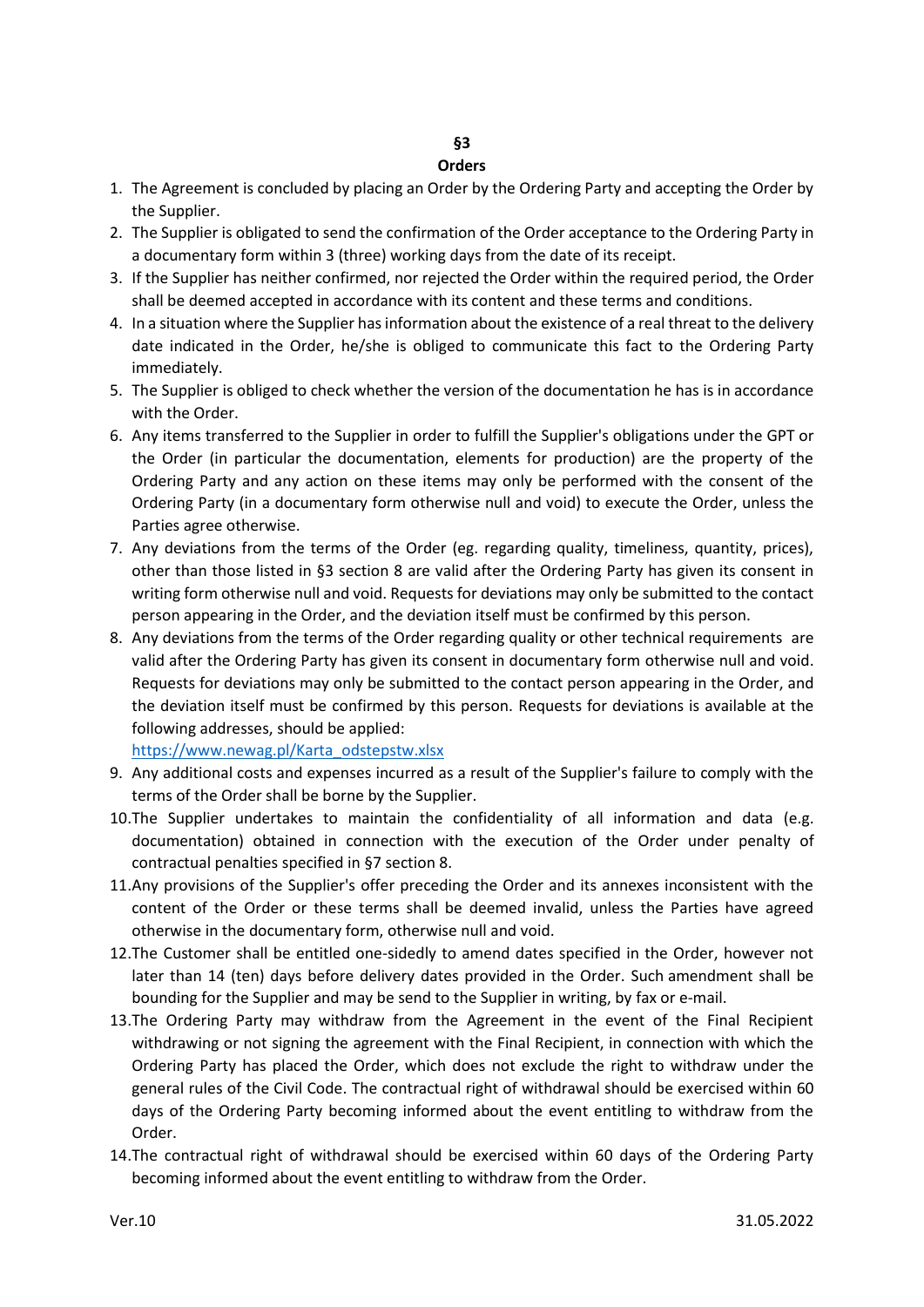- 15.Without the consent of the Ordering Party in writing, the Supplier may not transfer the rights or obligations under the Agreement to a third party otherwise null and void.
- 16.The Supplier is obliged to ensure the availability of spare parts for the Goods within 30 years from the end of the warranty. At the same time, the Supplier is obliged to inform the Ordering Party in writing about the withdrawal of the product from use 6 months before the planned withdrawal and to provide a replacement under the threat of contractual penalties specified in §7.
- 17. The Supplier declares that he/she has read the terms of the project implemented by the Ordering Party to which the Order relates, in particular the agreement between the Ordering Party and the End User. On this basis, the Supplier declares that he/she is aware of the legal consequences for the Ordering Party resulting from the failure or improper performance of the obligations covered by the Agreement by the Supplier.

### **§4**

### **Control and supervision over the execution of the Order**

- 1. In connection with the implemented environmental management system, the Supplier is obliged to analyze the product's environmental impact in terms of:
	- minimization of the product's environmental impact during operation,
	- inclusion of technological options in the design allowing for the harmless disposal of materials that are not subject to reuse,
	- minimization of harmful substances,
	- production in environmentally friendly technologies.
- 2. For energy and electrical devices, elements of the production installation (which are directly part of the production installation), during the device selection process, both the Supplier and the Ordering Party - in connection with the implemented energy management system at the Ordering Party, are obliged to analyze the correct operation of the device or installation component in order to obtain the optimal energy efficiency of the delivered device or installation component.
- 3. The Ordering Party takes into account energy parameters in the process of selecting the Goods, unless there are other criteria.
- 4. If the Order includes special processes related to plate sheet welding and bonding, the guidelines and conditions for performing the processes, available at the following addresses, should be applied:

[https://newag.pl/NS\\_IN\\_108\\_Ogolne\\_warunki\\_spawania\\_dla\\_podwykonawcow\\_EN.pdf](https://newag.pl/NS_IN_108_Ogolne_warunki_spawania_dla_podwykonawcow_EN.pdf) [https://newag.pl/F01\\_NS\\_IN\\_108\\_Ogolne\\_warunki\\_spajania\\_dla\\_podwykonawcow\\_EN.pdf](https://newag.pl/F01_NS_IN_108_Ogolne_warunki_spajania_dla_podwykonawcow_EN.pdf)

5. If the Order concerns an order of plate sheets or metallurgial products, the guidelines, available at the address, shall be applied: [https://newag.pl/PS\\_125\\_17\\_Wytyczne\\_dla\\_dostawcow\\_blach.pdf](https://newag.pl/PS_125_17_Wytyczne_dla_dostawcow_blach.pdf)

https//newag.pl/PS\_158\_17\_Wytyczne\_dla\_dostawców\_wyrobów\_hutniczych.pdf

- 6. If the Order contains special gluing processes, the guidelines and conditions for performing the processes, available at the address, shall be applied: [https://www.newag.pl/Instrukcja\\_klejenia\\_EN.pdf](https://www.newag.pl/Instrukcja_klejenia_EN.pdf)
- 7. Preparations included in the gluing system should have valid SDS Safety Data Sheets and MSDS Material Safety Data Sheets. These preparations should be transported in accordance with the records on the sheets. If information on transport conditions is not provided in the SDS or MSDS, the following guidelines should be followed:
	- Acceptable temperature range for transport 5oC ÷ 25oC,
	- Acceptable range of use suitability of the preparations included in the gluing system: a minimum of six months at the time of delivery of the preparation,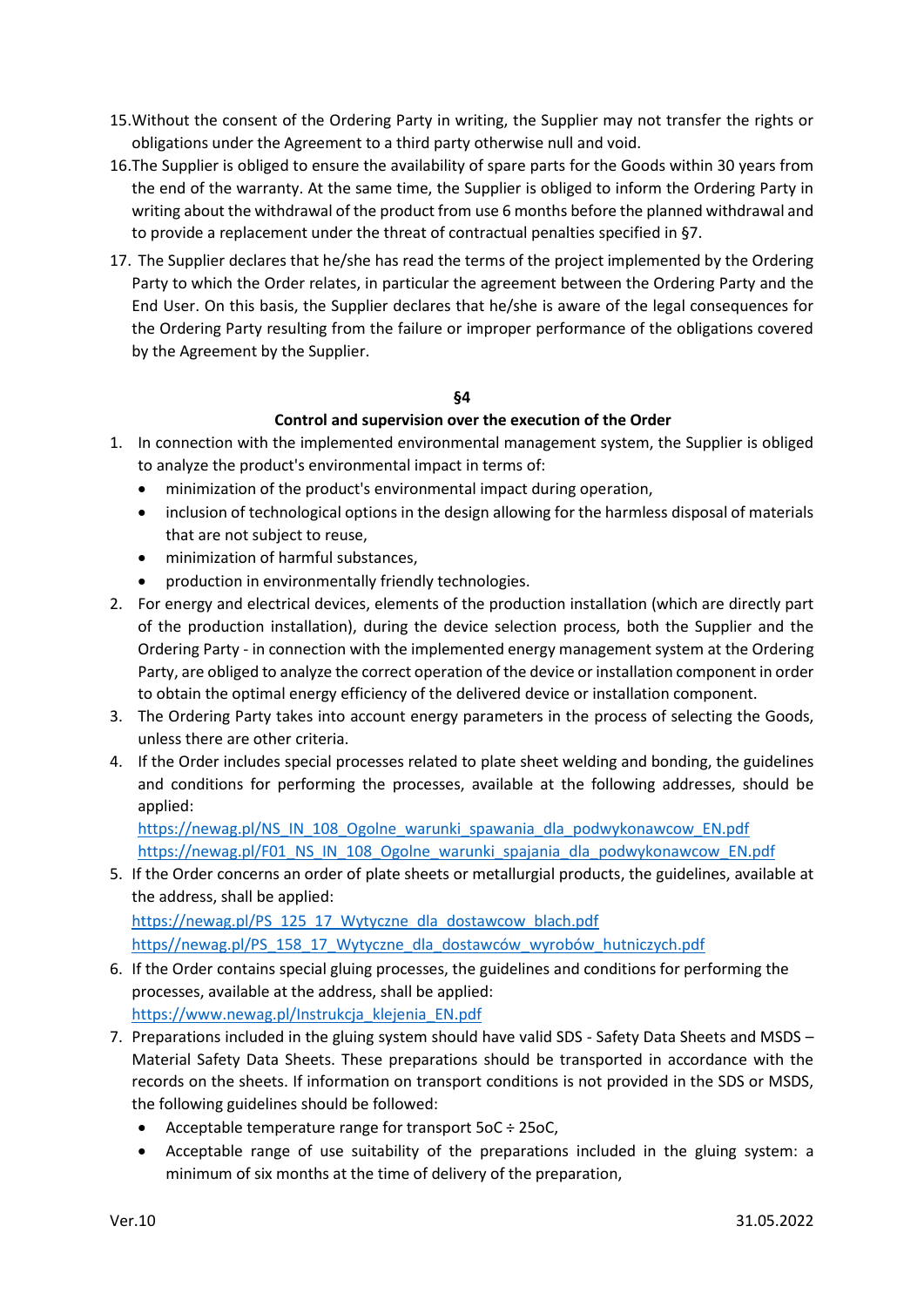- It is forbidden to expose the Goods to sunlight during transport,
- It is unacceptable to expose collective packaging of preparations included in the gluing system to water, organic and inorganic solvents,
- Chemical preparations delivered with clearly damaged packaging will not be collected.

The supplier of a given chemical preparation shall deliver to the seat of the Ordering Party a declaration confirming that the transport of the gluing system components is being implemented in accordance with the conditions of transport acceptable to the Ordering Party. In addition, it is recommended to include an electronic recorder in the transported collective packaging for the time of transport from the Supplier to the Ordering Party's warehouse, which will monitor the environmental conditions during transport.

- 8. If in the Order placed by the Ordering Party there are special processes related to painting, the guidelines and conditions for performing the processes, available at the address, shall be applied: [https://www.newag.pl/Ogolne\\_warunki\\_malowania\\_EN.pdf](https://www.newag.pl/Ogolne_warunki_malowania_EN.pdf)
- 9. If in the Order placed by the Ordering Party there are other processes of special importance than the above-mentioned, the Supplier is obliged to perform them under special supervision by qualified personnel.
- 10. The Supplier is obliged to ensure the Ordering Party the possibility to conduct audits of its subsuppliers and is obliged to present all required documents and certificates necessary for the proper performance of the subject matter of the Order.
- 11. The Supplier shall provide the Ordering Party's representatives and / or Final Acceptance Inspectors with access to its plants and offices, as well as to its suppliers' plants and offices in order to carry out all necessary checks to ensure that the supplies comply with the terms of the order.

# **§5**

### **Delivery**

- 1. The place of delivery of the Goods is indicated in the Order, unless the Parties have agreed otherwise in the documentary form, otherwise null and void.
- 2. The order for the delivery of Goods will be carried out in the form of deliveries of complete Goods, i.e. containing products, materials and raw materials, with the required attestations and other documents specified in the Order.
- 3. The Supplier is obliged to attach a delivery note to each delivery, indicating the internal material indexes of the Ordering Party and the Order number. The Ordering Party has the right to indicate additional terms of marking the Goods in the Order. The goods must be labeled using labels printed from the portal [https://zamowienia.newag.pl](https://zamowienia.newag.pl/)
- 4. In the case of a complaint delivery, the delivery note document must contain the following information: "Delivery after complaint notification" and the complaint number (if applicable).
- 5. On the date of delivery at the latest, the Supplier is obliged to provide the Ordering Party with all required attestations, certificates, inspection certificates, documentation specifying the conditions for repair and maintenance, homologation certificates, or other documents indicated in the Order, under the threat of contractual penalties provided for in §7 section.
- 6. The Supplier is obliged to attach to the delivery documents listed in §5 section 5 (eg. attestations, certificates, inspection certificate) in a paper version and for sending an electronic version of these documents to the addres[s certyfikaty@newag.pl](mailto:certyfikaty@newag.pl) and to the address of the contact person indicated in the order.
- 7. On the day of delivery at the latest, the Supplier is obliged to register the EC Declaration of Conformity in the ERADIS database for the Goods being an interoperability constituent listed in the relevant Loc & Pas TSI, PRM TSI and CCS TSI. This requirement results from the Commission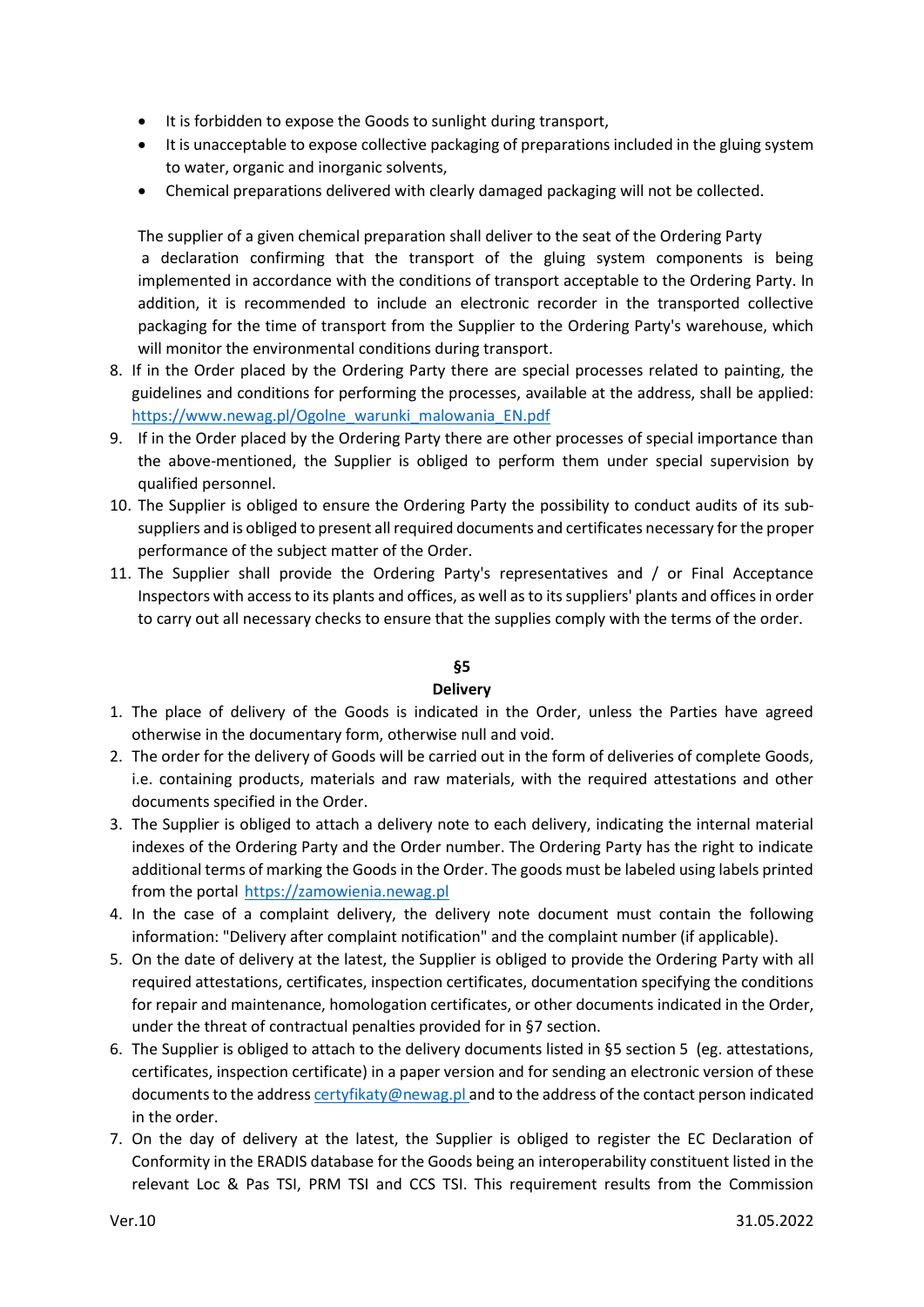Implementing Regulation (EU) 2018/545 of April 4, 2018 establishing practical arrangements for the process of granting authorizations for railway vehicles and type approvals for a type of railway vehicle in accordance with Directive (EU) 2016/797 of April 4 2018 of the European Parliament and of the Council, Art. 50. Failure to enter the EC Declaration of Conformity in the database is treated as an incomplete delivery, which will result in the imposition of contractual penalties on this account.

- 8. Before the shipment of the Goods, it is necessary to check the compliance of the quantity and quality of the goods shipped with the Order and confirm in the delivery certificate the fact that the inspection has been carried out in accordance with the inspection plan.
- 9. The supplier is each time obliged to make a delivery notification to the address [magazyn@newag.pl](mailto:magazyn@newag.pl)
- 10.Goods are accepted at the Ordering Party's warehouses on working days, from Monday to Friday depending on the indicated location:
	- a) for the warehouse located in Nowy Sącz from Monday to Friday, from 07.00 to 14.00
	- b) for the warehouse located in Gliwice from Monday to Friday, from 0.00 to 14.00
- 11.If the required shipping documents are missing for any delivery, the Goods shall be kept at the Supplier's expense until the delivery of these documents, and the Supplier shall be liable for the Goods throughout this period.
- 12.The receipt is confirmed by the acceptance document signed by the Ordering Party. The qualitative and quantitative acceptance of goods may be preceded by a prior technical examination to be carried out by authorized representatives of the Ordering Party.
- 13.For partial or overdue deliveries, the Ordering Party's written consent is required, otherwise null and void.
- 14.The transfer of liability and the right of use takes place after delivery to the place of destination, and in the event that collection at the place of destination is required - after such collection.
- 15.The Goods are delivered at the Supplier's cost and risk, unless the Parties agree otherwise.
- 16.As part of the Order, the Supplier undertakes to provide the Ordering Party with the documentation necessary for the operation and maintenance of the Goods.

#### **§6**

#### **Payment**

- 1. The remuneration for the execution of the Order is specified in the Order, it is of a lump sum character and does not include VAT, which will be charged in accordance with applicable regulations.
- 2. The remuneration includes all costs necessary to perform the Order.
- 3. The Ordering Party declares that he/she is entitled to receive VAT invoices and authorizes the Supplier to issue a VAT invoice without the recipient's signature.
- 4. Payment shall be made by bank transfer to the bank account indicated by the Supplier on the basis of an invoice issued by the Supplier in accordance with the provisions of the Act of March 11, 2004 on tax on goods and services, within the payment date specified in the Order, counting from the date of receipt of the invoice issued after complete delivery performance, unless the Parties have agreed other conditions in the documentary form, otherwise null and void.
- 5. The date of payment shall be the date on which the Ordering Party's bank account is debited.
- 6. In the event of delay in delivery of the required material certificates, quality certificates and materials, the Ordering Party reserves the right to extend the payment deadline by the delay time.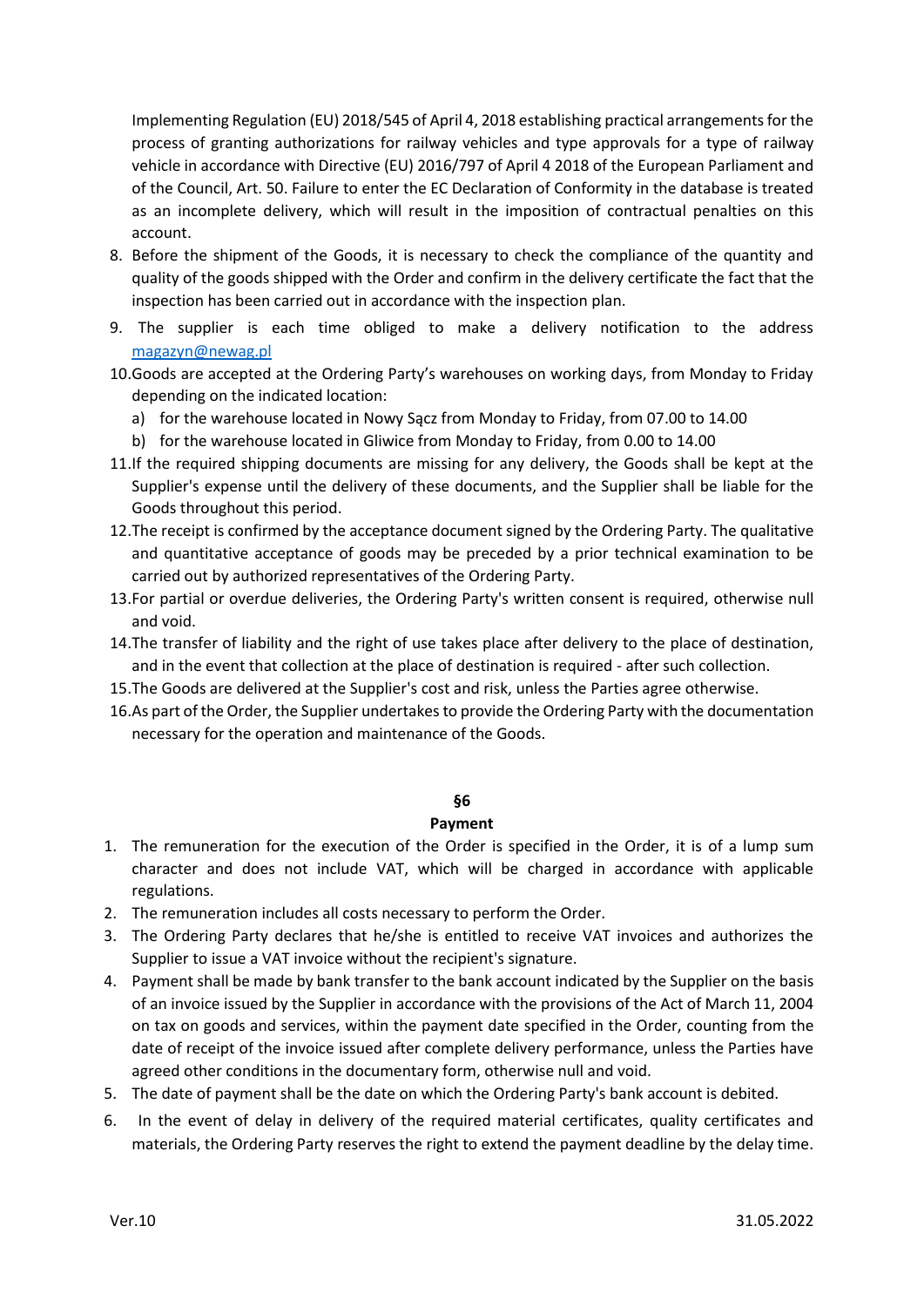- 7. The Supplier may not, without the consent of the Ordering Party, assign the payment for the Goods delivered on the basis of the Order.
- 8. Complaints about the Goods may withhold the obligation to pay for the invoice covering the claimed Goods until the complaint is finally resolved.
- 9. The Ordering Party declares that it is a large entrepreneur within the meaning of generally applicable law.
- 10. The supplier undertakes that the bank account number provided in the invoice issued by him:
	- a) will be included in the list referred to in Art. 96 b of the Act of March 11, 2004 on tax on goods and services (Journal of Laws of 2017, item 1221, as amended) from the date of issuing the invoice to the date of payment,
	- b) will be valid, and in the event of a change of the bank account number to which the payment is to be made, the Supplier shall immediately notify the Ordering Party of this fact in writing otherwise null and void.

In the event that the bank account specified in the invoice issued by the Supplier does not appear in the list referred to in Art. 96b of the VAT Act, the Ordering Party has the right to withhold payments until the date on which the Supplier's bank account indicated for payment appears in this list, and the period of withholding payment will not be considered a delay in payment.

### **§7**

### **Contractual penalties and liability**

- 1. In the event of a delay in the performance of the Order, in particular a delay in the delivery of the Goods or the performance of the service covered by the Order, the Ordering Party has the right to demand the payment of a contractual penalty in the amount of 1% of the (net) remuneration due for the implementation of the entire Order for each day of delay.
- 2. Incomplete or defective delivery of the Goods, as well as delivery without the required documentation, shall be treated as a lack of the entire delivery.
- 3. In the event of the Supplier's delay with the delivery of the Documentation, the Ordering Party has the right to demand the payment of a contractual penalty in the amount of 1% of the price (net) of the entire Order covering the delivery of the Goods to which the documentation relates and the delivery of which the Supplier is delayed for each day of delay. Delivery of incomplete or defective Documentation is treated as a lack of delivery.
- 4. In the event of the Supplier's delay in performing the obligations under the guarantee or warranty, the Ordering Party has the right to demand the payment of a contractual penalty in the amount of 1% of the (net) price for the repaired or replaced Goods (on the basis of the calculation of the price for the new and non-defective goods), for each day of the delay.
- 5. In the event of a breach by the Supplier of the obligation referred to in §3 sec. 16 of the GPT, the Ordering Party has the right to demand the payment of a contractual penalty in the amount of PLN 500,000.00 for each Product for which the availability of spare parts has not been ensured at any time during the period referred to in §3 sec. 16 of the GPT.
- 6. In the event of failure to remove or ineffective removal of a System Defect by the Supplier in accordance with the terms specified in §9, within the period referred to in § 9 sec. 2, the Ordering Party has the right to charge the Supplier with a contractual penalty in the amount of PLN 5,000.00 for each commenced week of delay in removing a System Defect.
- 7. In the event of withdrawal from the Agreement by the Ordering Party for reasons dependent on the Supplier, the Supplier undertakes to pay the Ordering Party a contractual penalty in the amount of 25% of the (net) remuneration due for the performance of the entire Order.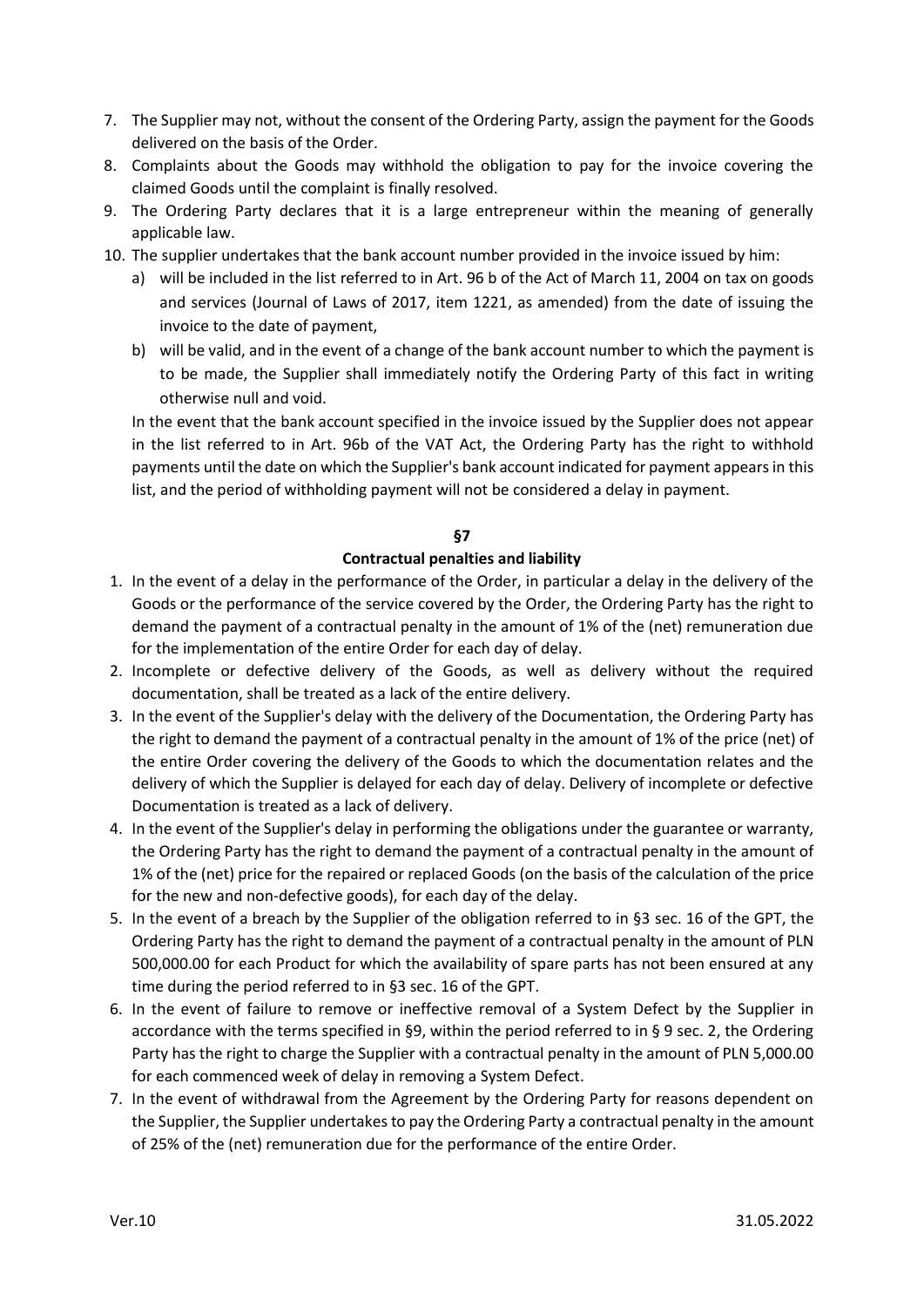- 8. Disclosure of the technical documentation belonging to the Ordering Party to third parties without the written consent of the Ordering Party will be punished with the amount of PLN 100,000.00 for each case of infringement.
- 9. If the Supplier fails to perform or improperly performs his/her obligations under the Order, he/she is obliged to make all available efforts to minimize the damage to the Ordering Party. In particular, if the Supplier notices that he/she has delivered the Goods to the Ordering Party that are defective or inconsistent with the applicable law, he/she is obliged to immediately notify the Ordering Party, which does not release him from the liability provided for by the Order, GPT and the provisions of law.
- 10.The Supplier is fully responsible for the proper performance of the Goods in accordance with the documentation provided by the Ordering Party and with due diligence.
- 11.In the event that the contractual penalties do not cover the damage, the Ordering Party reserves the right to claim supplementary compensation on the general principles provided for in the Civil Code.

# **§8**

### **Guarantee**

- 1. The supplier shall bear full responsibility for the warranty physical and legal defects of the delivered Goods.
- 2. The Supplier grants a quality guarantee for the delivered Goods for a period of 36 (thirty six) months counted from the date of handing over the Vehicle for use, in which the Goods were installed, but not longer than 48 (forty-eight) months from the date of release of the Goods, unless otherwise stated in the Order.
- 3. Under the guarantee, the Supplier is obliged to remove the Defects of the Goods in place or replace the Goods with Goods free from Defects, if these Defects are revealed during the warranty period.
- 4. The guarantee period is extended by the time from the guarantee notification until the Defect is removed. If the Supplier, in the performance of its obligations under the guarantee, provided the Goods free from defects instead of the defective Goods or made significant repairs to the Goods covered by the guarantee, the guarantee period starts anew from the moment of delivery of the Goods free of defects or return of the repaired Goods.
- 5. The warranty period is equal to the guarantee period, with the provision, that it cannot be shorter than 24 months.
- 6. The removal of the Defect or the replacement of the Goods will take place at the place designated by the Ordering Party.
- 7. Unless otherwise stipulated, the Defect will be removed within 3 days from the date of receipt of the complaint.

### **§9**

### **System Defect**

1. In the event of a System Defect in the Goods, the Supplier is obliged to determine, not later than within 7 days, the reason for its occurrence and provide the Ordering Party with precise information in writing. Within the above period, the Supplier shall each time, in consultation with the Ordering Party, specify the method of removing the System Defect. The Supplier is also obliged to make available or provide access to the full documentation of the Goods at the request of the Ordering Party.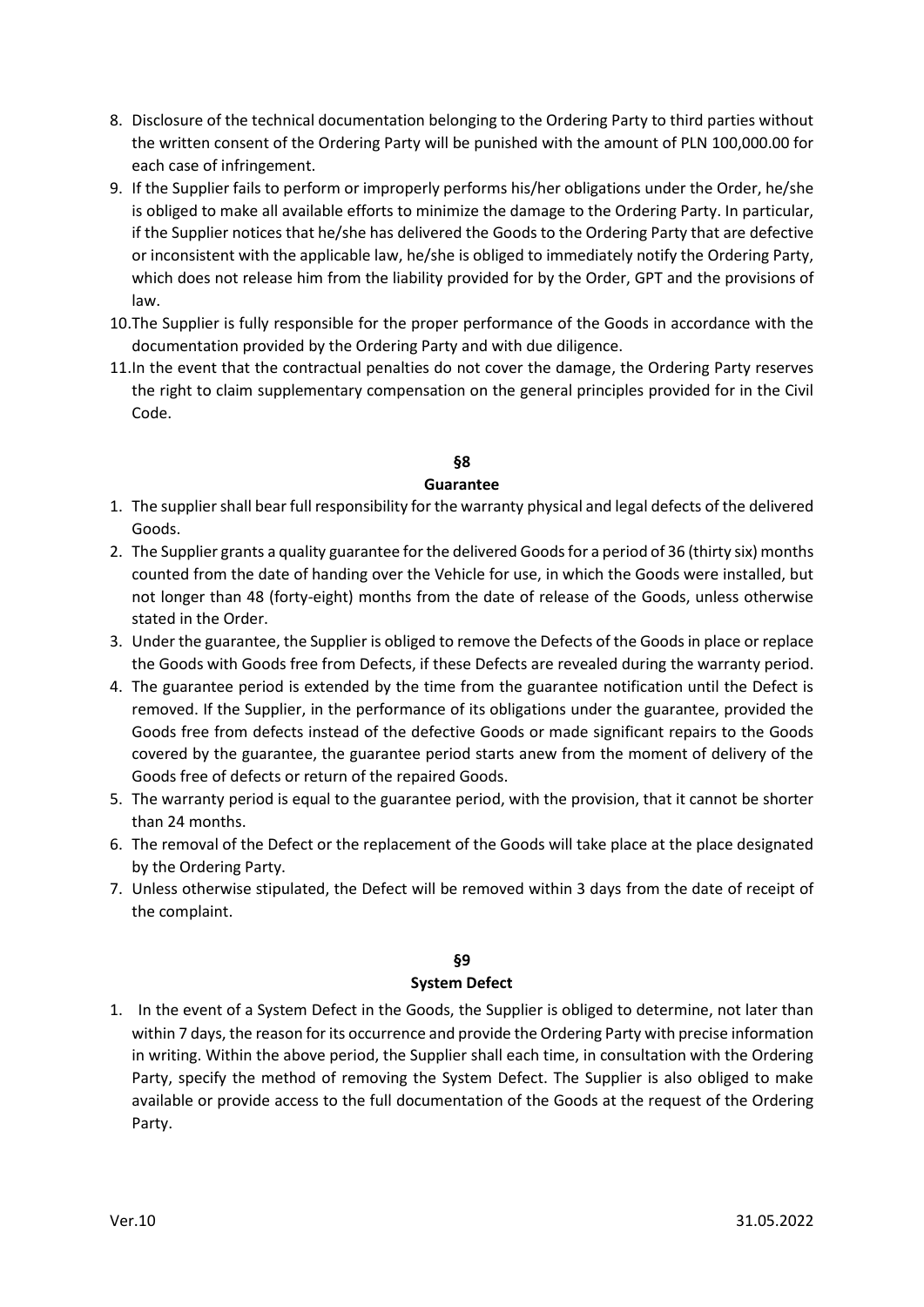- 2. The Supplier is obliged to immediately undertake work aimed at removing System Defects and their causes. He/she performs these works at his own expense and risk. The Supplier is obliged to remove System Defects within 30 days from the date of reporting the System Defect.
- 3. The Supplier grants a quality guarantee for the period of 36 (thirty six) months for the Goods after the System Defect has been removed.
- 4. The removal of a System Defect is considered effective if it does not reappear within the extended guarantee period.
- 5. In the event of a System Defect, the Ordering Party may request the replacement of all Goods delivered under the Orders with new ones, free from Defects, or request preventive repair / modification of all delivered Goods.

### **§10**

### **Notification of defects and deliveries inconsistent with the order**

- 1. Upon delivery of Goods, the Purchaser may (but does not have to) perform quantitative and qualitative tests.
- 2. In case of any quantitative or qualitative deficiencies found by the Ordering Party, a Complaint Notification shall be issued in the form of a fax, an e-mail or in writing.
- 3. Inspection of the delivered Goods and notification of the Defects found and deliveries inconsistent with the Order shall be made by the Ordering Party as soon as possible, however the exact date shall not be specified.
- 4. The fact of payment for the Goods and the fact of acceptance of the delivered Goods does not mean a waiver of the right to make a complaint at a later date.
- 5. In case of detection of Goods Defects, the Ordering Party has the right, to choose:
	- a. to refuse to collect all the Goods and withdraw from the Order;
	- b. to withdraw from the Order in the part covering Goods affected by Defects and corresponding services of the Ordering Party, in particular the obligation to pay the Price for Goods affected by Defects;
	- c. to demand the Goods to be replaced with new, defect-free ones within 3 (three) days from the notification of the complaint, with the rights resulting from the Supplier's delay;
	- d. to demand repair of the Goods within 3 (three) days from the notification of the complaint with respect to the rights resulting from the Supplier's delay.
- 6. Regarding the defects of the Goods which the Ordering Party has not detected or reported upon reception, the Ordering Party is entitled to rights on account of guarantee, warranty and improper performance of the Order despite failure to detect the Defect upon reception. The resolutions of the GPT do not exclude or limit the Ordering Party's rights resulting from the sales warranty or legal regulations on liability for non-performance or improper performance of the Order.
- 7. The Supplier shall be obliged to conduct the complaint process in accordance with the scheme below:
	- 7.1. The supplier must present a reaction plan to the Ordering Party within 24 hours of notification of the defects found, in order to secure continuity of production. In order to secure continuity of production at the Ordering Party's site, the Supplier may perform one of the following actions:

a) repair the defective Goods at the Ordering Party's premises or replace the Goods with the Goods free from Defects, as soon as possible, as agreed with the Purchaser, but not later than 3 days, unless the Parties agree otherwise in a documentary form; b) have the defective Goods repaired by the Ordering Party at the cost and risk of the Supplier, subject to the Ordering Party's consent in a documentary form under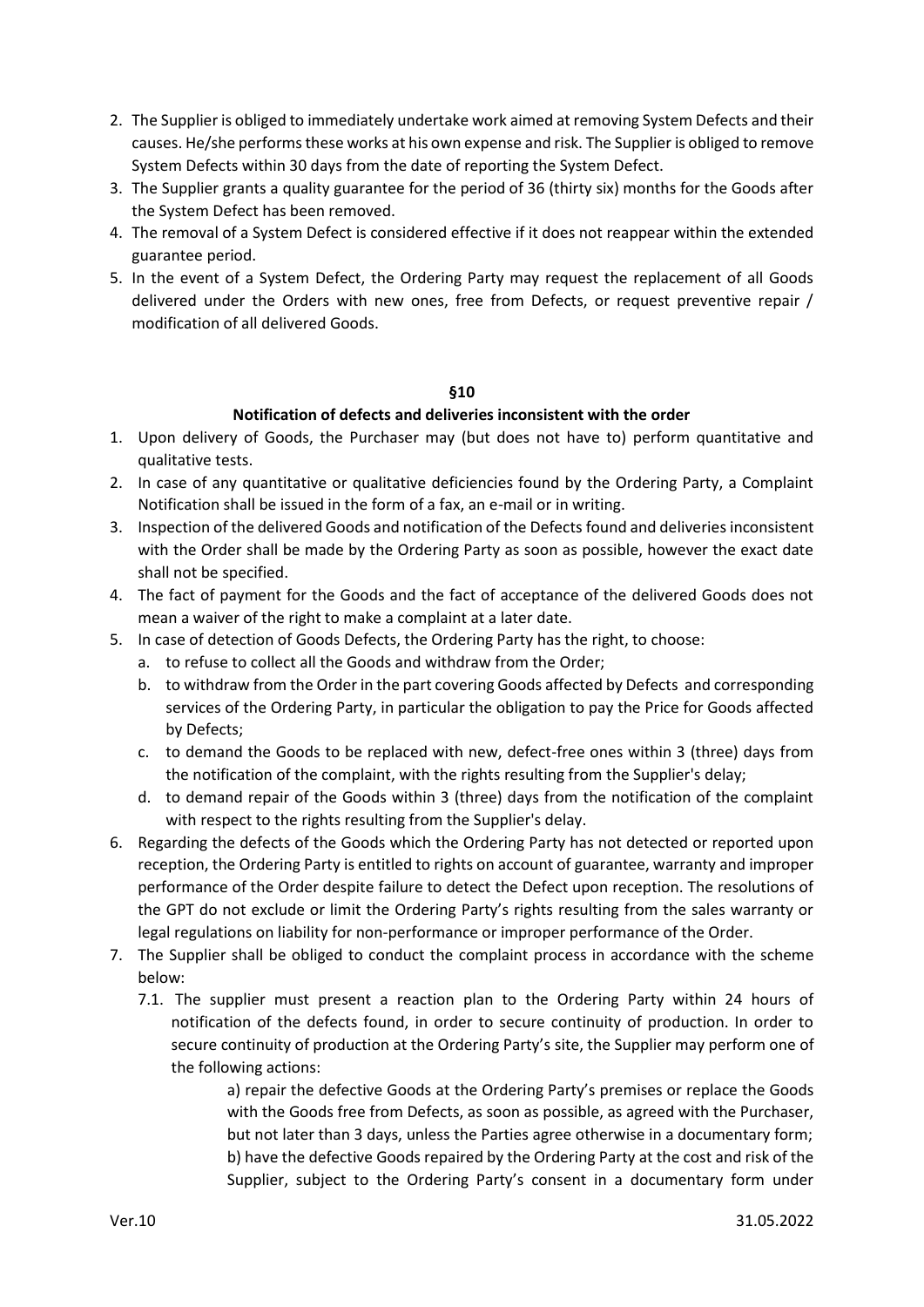otherwise null and void, where the Supplier may be charged with the costs of such repair (PLN 200.00/h).

- 7.2 The Supplier shall present an analysis of the causes of the Defect in the form of an 8D report together with an approved corrective action plan within 5 days from the notification of the Defects found.
- 7.3 The Supplier shall present a full 8D report together with closed and approved corrective actions within 30 days from the notification on the stated Defects.
- 8. If the Supplier rejects the complaint as unfounded, he/she is obliged to present a written justification of his/her position within 24 hours from having received the complaint. If the written justification is not delivered to the Ordering Party within the above-mentioned time limit, the complaint shall be deemed acknowledged by the Supplier.
- 9. Regardless of the obligation to remove the defect, the Supplier shall be liable for all damages incurred by the Ordering Party in connection with the defect.

# **§11**

### **Force majeure**

- 1. Force majeure shall be any events unforeseeable at the time of concluding the Order, which are beyond the control of either Party, in particular war, riots, flood, fire, hurricane, storm, earthquake and other natural disasters, documented interruptions in electricity supplies - as long as they prevent the Party from fulfilling its obligations under the Order.
- 2. The party that is unable to properly perform its obligations due to force majeure shall immediately, not later than within 7 days from the occurrence of these circumstances, notify the other Party. Failure to comply with the obligation referred to in the preceding sentence results in the loss of the right to invoke force majeure.

### **§12**

### **Copyrights**

- 1. In the case of delivering any documentation together with the Goods, the delivery of which is the subject of the Order, or if the Goods are a work, the Supplier grants the Ordering Party a nonexclusive, territorially unlimited, interminable license with the right to sub-license, for an indefinite period, to use the work provided as part of the Order implementation in all known fields of use, including those specified in Art. 50 of the Act on Copyright and Related Rights, together with the right to use dependent rights and allowing third parties to use dependent rights and the right to grant sub-licenses to third parties. The Supplier is not entitled to additional remuneration for granting the license, separate from the remuneration for the execution of the Order.
- 2. In the case of delivering software with the Goods, the delivery of which is the subject of the order, the Supplier grants the Ordering Party a non-exclusive, territorially unlimited, interminable license with the right to sub-license, for an indefinite period, to use the software in the fields of use specified in Art. 74 sec. 4 of the Act on Copyright and Related Rights and the right to grant sublicenses to third parties. The Supplier is not entitled to additional remuneration for granting the license, separate from the remuneration for the execution of the Order.
- 3. The Supplier undertakes that entities who have personal copyrights to the work will not use them in a way that violates the interests of the Ordering Party.